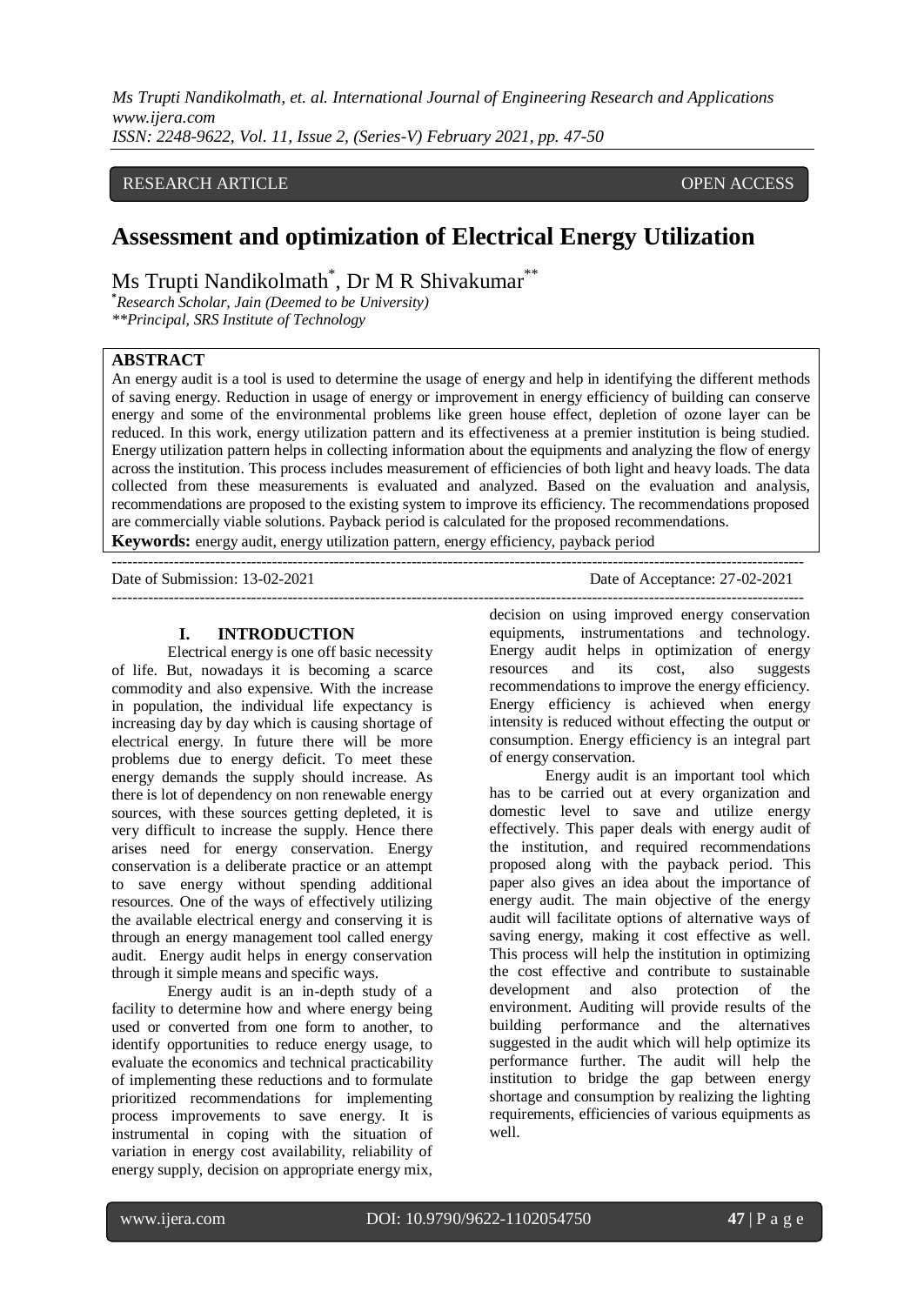*Ms Trupti Nandikolmath, et. al. International Journal of Engineering Research and Applications www.ijera.com ISSN: 2248-9622, Vol. 11, Issue 2, (Series-V) February 2021, pp. 47-50*

# **II. AUDIT METHODOLOGY**

The overall auditing process is divided into three steps: preliminary audit, detailed audit and post audit.

### **Step 1: Preliminary audit**

This audit includes collection of previous data i.e. electricity bills and analysis of the energy bills collected. From the previous electricity bills obtained the following graphs were plotted. One graph was with respect to the maximum demand and the other with respect to power factor as shown in figure 1 and 2. From the bills it was found that the contract demand from BESCOM was 300 kVA and if the contract demand was exceeded a liable penalty would be charged. 225 kVA which is 75% of contract demand is the base value for which the demand charges have to be paid at the rate of Rs 190/ kVA. The first slab rate for each unit is Rs 6.50. It was also observed that if the power- factor is not maintained at 0.9 a penalty is charged at 0.25% of the total bill.



**Figure 1:** Graph showing max demand of 12 months



**Figure 2:** Graph showing power factor of 12 months

### **Step 2: Detailed audit**

This audit was carried out floor wise and the total power consumed, KWH was calculated. The following parameters were calculated:

Total Power  $=$  no of apparatus  $*$  power consumed by each apparatus

Energy per year  $(KWh) = (Total)$ 

Power \* no of hrs per year)/ 1000

Average energy = energy per year/  $12$ 

The average energy calculated must match the readings of energy consumption (KWh) mentioned in the electricity bill. The number of hours has been calculated based on the data provided by the particular in-charge. Floor wise consumption pattern of the major load is plotted as shown in figure 3.





**Figure 3:** Pie chart of energy consumption pattern

# **Step 3: Post audit**

The final phase of audit is the post energy audit which would comprise of recommendations and payback period. The concentration would be on the following recommendations:

**Harmonic study:** harmonic test is carried out at the substation. Voltage and current values are noted using a clamp meter. The waveforms of both current and voltage are observed on CRO. These waveforms are studied and analyzed. To minimize the input current distortion, power factor correction is performed for the current to be in phase with the voltage. Power factor correction will reduce the harmonic distortion. Reduction of harmonic distortion will have the following advantages:

- Improvement in the power quality
- Reduction in power losses

 The harmonics flowing through the neutral line and disrupting the other devices connected to the line sometimes is avoided.

**PV cells:** PV cells should be installed at the topmost floor of the building of the institution i.e. terrace region. Considerable amount of energy i.e., solar energy will be generated which can be used to generate electrical energy. Government of India provides subsidy if power is generated using renewable source of energy. Some amount of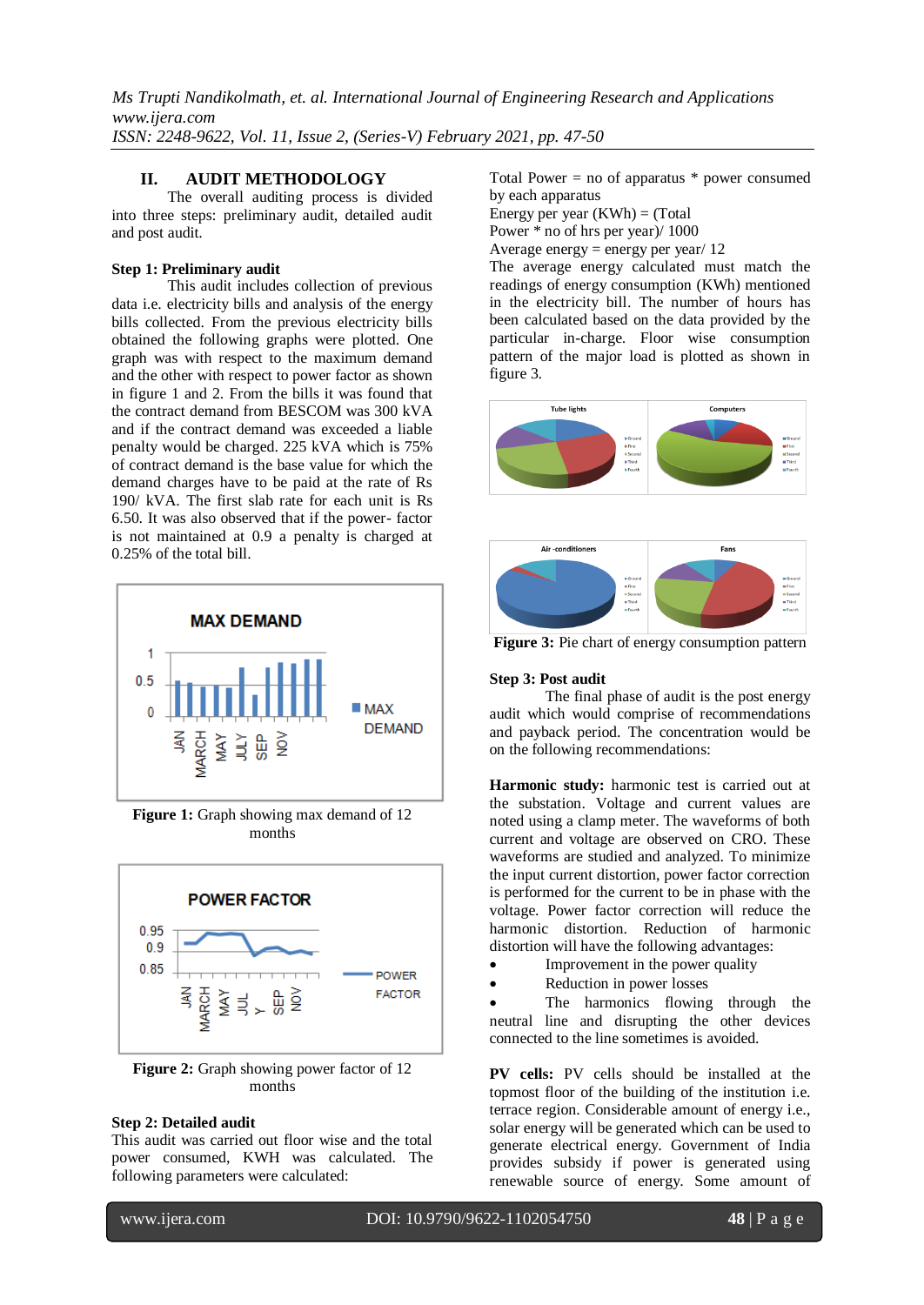*Ms Trupti Nandikolmath, et. al. International Journal of Engineering Research and Applications www.ijera.com*

*ISSN: 2248-9622, Vol. 11, Issue 2, (Series-V) February 2021, pp. 47-50*

power can be pumped back to the grid during excess load i.e. peak load. PV cell calculations are as shown below:

 $\triangleright$  The energy consumption in Kw-hr per day of the fourth floor  $= 75.57$ 

 $\triangleright$  Now considering the energy lost system factor is 1.3, the total energy consumption  $=$ 98.241kW-hr

 $\triangleright$  The peak watt produced depends on the size of the PV module and climate of site location. Assuming panel generation factor to be 2 for India. The total watt peak rating needed =  $98.241/2$  = 49.120

 $\triangleright$  The no of PV panels required = total watt peak rating/ rated output peak of PV module = 49.120 \* 10^3/ 4000 (with efficiency of 16% and area of 320 sq.ft) =  $12.28$ 

 $\triangleright$  Approximating it to 13, now calculating payback period assuming the total energy consumed by fourth floor in a year is 30000 kW-hr and each PV module costing Rs 1,00,000. And the cost of each kW-hr is Rs.6.30. Therefore the annual electricity bill of fourth floor is Rs.1, 95,000. Therefore the payback period is  $= 6.67$  years  $(1,95,000 * 6.67 = 13,00,650)$ . The one lakh per panel includes the installation and maintenance of inverter and battery. The life span of each PV module is roughly 25 years.

**Alternative lighting:** LED's can be used as alternative lighting in institutional building as well as hostel building. Compared to compact fluorescent lamps and incandescent lamps, LED's have more advantages. The following table shows the comparison between different lighting systems.

| <b>Parameters</b>                                                   | LED                        | <b>CFL</b>                 | Incandescent<br>Lamp   |
|---------------------------------------------------------------------|----------------------------|----------------------------|------------------------|
|                                                                     |                            |                            |                        |
| Life                                                                | 50,000 Hrs.                | 10,000 Hrs.                | 1500 Hrs.              |
| <b>Rower consumption for</b><br>same light output<br>Units per year | $6 - 8$ Watt<br>29 KWH/vr. | 12 - 15 Watt<br>55 KWH/yr. | 60 Watt<br>219 KWH/yr. |

| <b>Light Output</b> | <b>Light Emitting Diodes (LEDs)</b> | Incandescent<br><b>Light Bulbs</b> | U<br>Compact<br><b>Fluorescents</b><br>(CFLs) |
|---------------------|-------------------------------------|------------------------------------|-----------------------------------------------|
| Lumens              | Watts                               | <b>Watts</b>                       | Watts                                         |
| 450                 | 45                                  | 40                                 | 9.13                                          |
| 800                 | $6-8$                               | 60                                 | 13.15                                         |
| 1,100               | 9.13                                | 75                                 | 18-25                                         |
| 1,600               | $16 - 20$                           | 100                                | 23.30                                         |
| 2,600               | 25-28                               | 150                                | 30-55                                         |

**Table 1:** Comparison between LED, CFL and incandescent lamps

**Check on the earth potential and neutral point:**  The neutral current was zero indicating system is healthy. The earth resistance is measured using Meggar's test.

#### **I. Energy auditing equipments used for the study**

**1. Clamp meters:** These meters are testing instrument that will measure current on live conductor without circuit interruption as shown in figure 4. While measuring current using ordinary multimeter, the wiring is cut and the instrument is connected to the circuit under test as shown in figure 5.



**Figure 4:** Current measurement using clamp meter